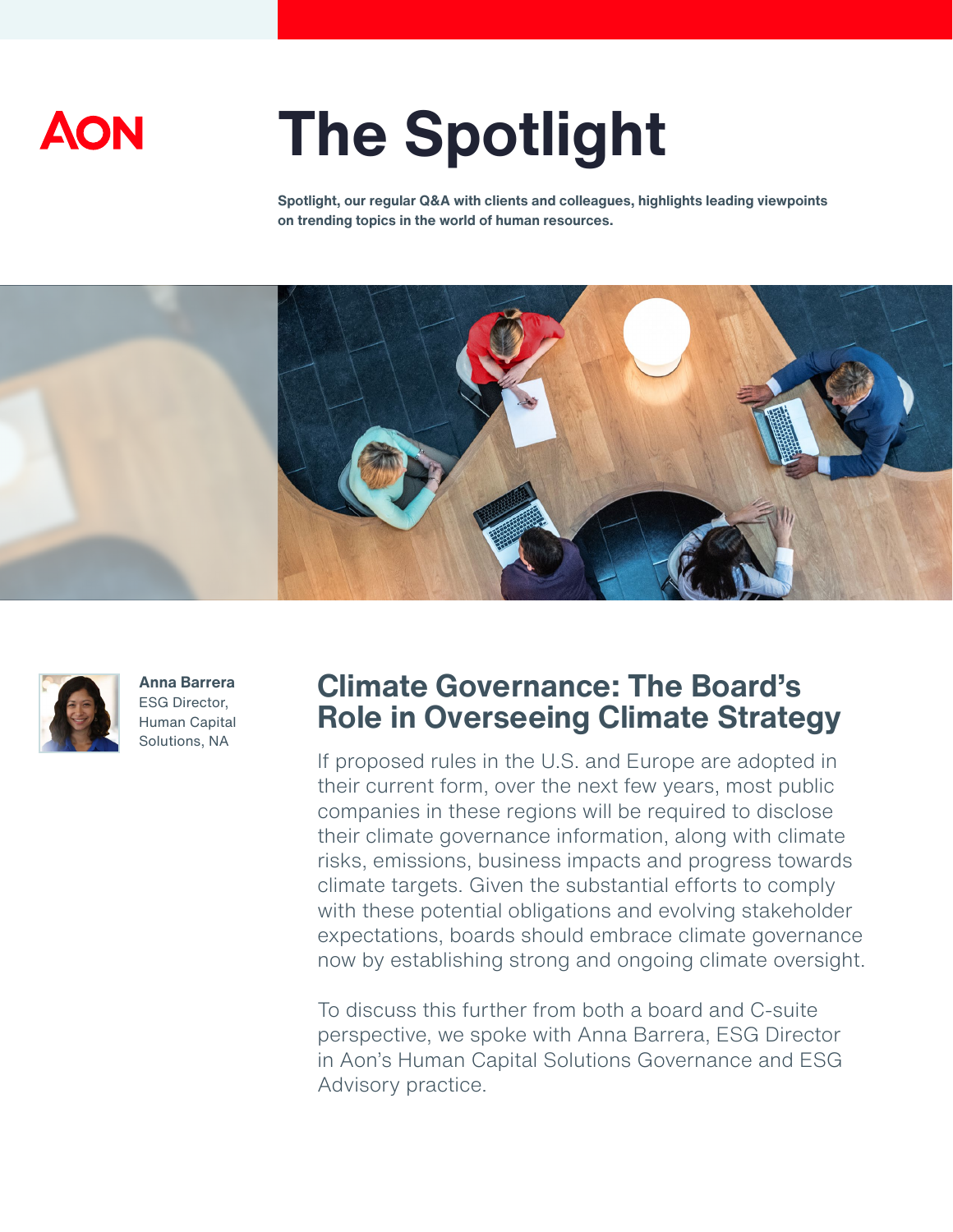#### **What is climate governance and how is it different than corporate governance?**

Climate governance encompasses the practices and processes that a company uses to manage climate opportunities and risks for the business. These risks are generally divided into two categories: physical risks that result from climate events (like storms, floods, droughts and wildfires) and transition risks that result from actions taken to transition the economy away from fossil fuels. Boards oversee the management of these risks through various processes, including reviewing climate-related risks, weighing their materiality, and then evaluating the appropriate course of action. While principles of good corporate governance should apply to any material risk, including climate, it's helpful for boards to address a significant emerging risk like climate on its own. Doing so can reveal how dynamic (or stagnant) the board's accountability systems are when it comes to capturing and integrating evolving risks. Climate change is a rapidly changing risk, the impacts of which warrant nearly universal board scrutiny to ensure businesses are making future-looking decisions with the best information available.

## **What expectations do institutional investors have for boards on the topic of climate?**

Directors are facing a litany of pressures to get a handle on climate risk. From an investor perspective, the big three — BlackRock, State Street Global Advisors and Vanguard — all endorse the use of climate disclosure frameworks. They also put forth general guidance on how they may vote against directors that are falling short on climate oversight and in which scenarios they'd consider supporting climate-related shareholder proposals that enhance disclosures. But of these asset managers, only State Street Global Advisors provides specificity on board member accountability, stating that they will vote against the independent board leaders of S&P 500 companies that don't provide sufficient disclosure on their board oversight of climate-related risks and opportunities, emissions and targets. I have no doubt that these investors and others will strengthen guidance on director accountability around climate issues even if regulators delay in adopting climate disclosure rules.

# **What will companies be required to disclose under newly proposed rules with respect to board oversight of climate?**

Under newly proposed U.S. and E.U. regulations, most public companies will be required to describe how the board oversees climate issues. The reigning climate

disclosure framework, Task Force on Climate-Related Financial Disclosures (TCFD), is integrated into both proposed rules. It asks companies to consider discussing the processes and frequency by which the board and/or its committees are informed on climate-related issues and whether climate issues are considered across the range of business operations, like reviewing strategy, risk policies, budgets, capital expenditures, and acquisitions and divestitures. If these rules are adopted as proposed, investors will soon find out if a board is not properly informed on climate issues, or if it's not taking climate issues seriously in key business decisions.

#### **What first step can boards take if climate has not yet landed on their agenda?**

Formalizing climate responsibilities at the board level is the first step toward effective climate governance. Depending on how material climate is to stakeholders and the business, boards might codify responsibility for climate oversight within the audit and risk committee charter or create a standalone sustainability committee. Alternatively, some boards have elected to take on various facets of climate responsibility and spread tasks across several committees.

#### **What, specifically, can boards do to create an effective learning culture on climate?**

At any point on a [company's climate maturity curve,](https://humancapital.aon.com/insights/articles/2022/assessing-your-companys-climate-maturity-a-three-step-strategy-to-address-new-climate-regulations-and-disclosure-standards) the board may elect to conduct a board climate review to identify different opportunities that would both strengthen climate governance and better carry out climate-related duties and responsibilities. A board climate review typically involves director surveys and interviews that assess board fluency on climate topics and current performance of climate duties and responsibilities. The outcome of this type of review provides a clear course for board education, opportunities to strengthen climate governance, and actions to assign or optimize climate-related duties.

*For more information about governance topics and how we advise boards of directors, please visit our [Future-Ready Boardroom hub.](https://humancapital.aon.com/insights/reports/trending-topics/future-ready-boardroom)*